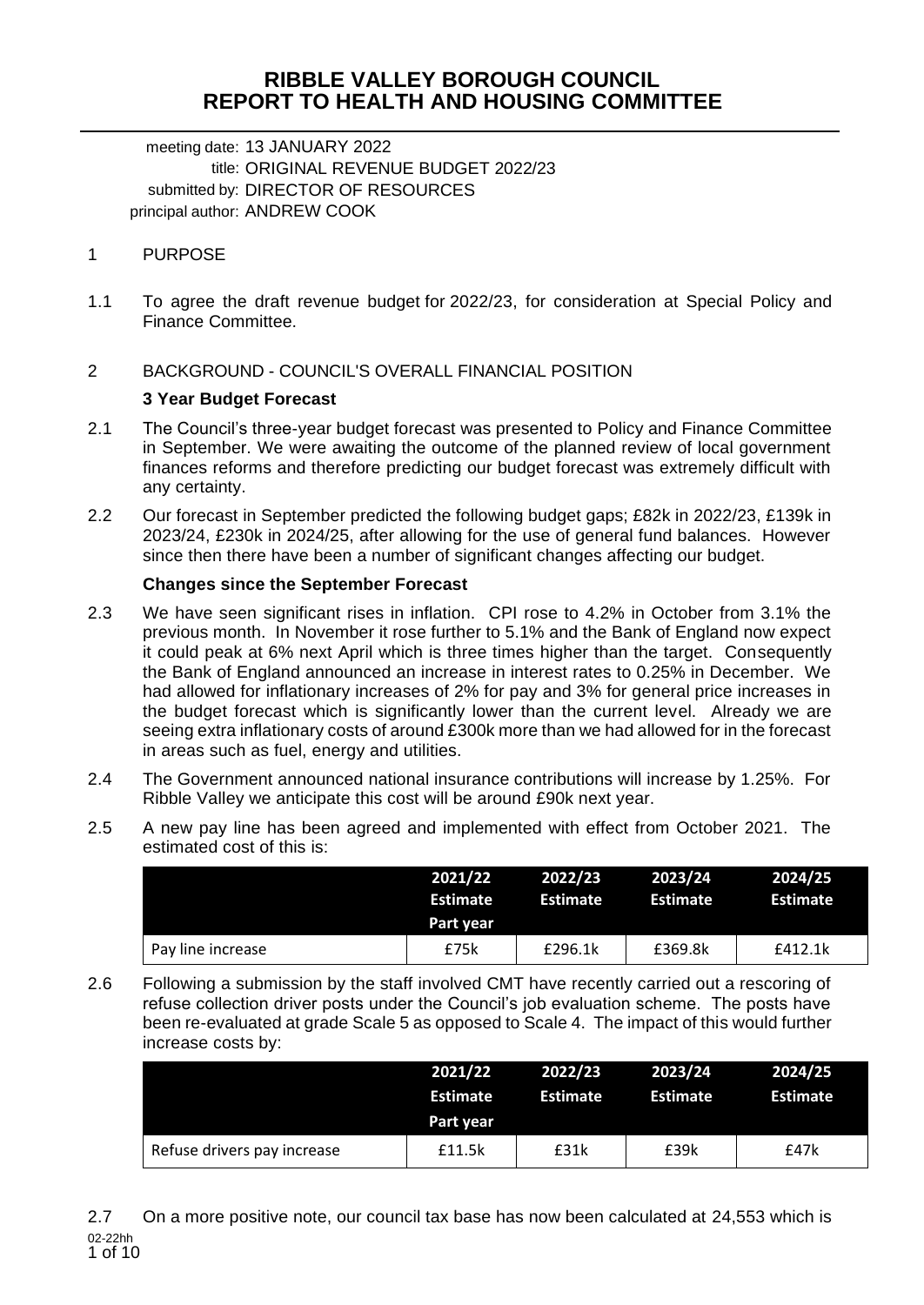higher than that allowed for in our budget forecast. We had assumed a 1.5% increase. The actual increase is 2.3% which will result in extra income of £29k each year.

2.8 In summary therefore the budget gap is estimated to increase next year to £487k before any additional growth requests are put forward by service committees. This is set out below.

|                                  | 2022/23         |
|----------------------------------|-----------------|
|                                  | <b>Estimate</b> |
|                                  | f               |
| Extra Inflation costs - at least |                 |
| Pay                              | 71k             |
| Prices                           | 62k             |
| Fuel etc                         | 180k            |
|                                  | 313k            |
| <b>National Insurance</b>        | 90k             |
| <b>Refuse Drivers</b>            | 31k             |
| <b>Council Tax Base increase</b> | $-29k$          |
| <b>Previous Shortfall</b>        | 82k             |
| <b>Budget Gap</b>                | £487k           |

- 3 2022/23 PROVISIONAL LOCAL GOVERNMENT SETTLEMENT
- 3.1 On 16 December 2021 the Government announced the provisional finance settlement. They have pushed back the review of local government finance another year and announced a one year only settlement. This is the fourth one-year settlement in a row, but it is expected to be the last one before the Government consult on changes to future funding allocations.
- 3.2 Nationally there is a 6.9% increase in councils' core spending power in cash terms between 2021/22 and next year.
- 3.3 The headlines for Ribble Valley are:
	- Our core spending power is set to increase by only 0.2% (£11,000) next year from £6.849m to £6.860m.
	- Our Business Rates Baseline funding level is £1.354m which is the same as the current year, however we will receive £111k compensation due to the loss in income we will receive due to the freezing of the business rates multiplier.
	- We have been allocated a small amount of Revenue Support Grant (RSG) of £215 despite RSG increasing nationally by 3.1% for inflation.
	- Our Rural Services Delivery Grant will be £113,250 which is the same as the current year.
	- We will receive an allocation from the Lower Tier Services Grant of £60,754, up from £57,696. We expected this to be a one year only grant last year.
	- A new one off 2022/23 Services Grant has been announced worth £822m. This is to provide funding for all tiers of local government in recognition of our services and includes the costs of the increase in NI contributions. Ribble Valley will receive £93,368.
	- New Homes Bonus (NHB) The Government have allowed a new round of NHB allocations in respect of 2022/23 which will not attract any future legacy payments. They have also allowed the one remaining legacy payment of £464k which we were aware of and had allowed for. Next year we will therefore receive £741k for 2022/23 along with the legacy payment of £464k ie a total of £1.2m. However, we are relying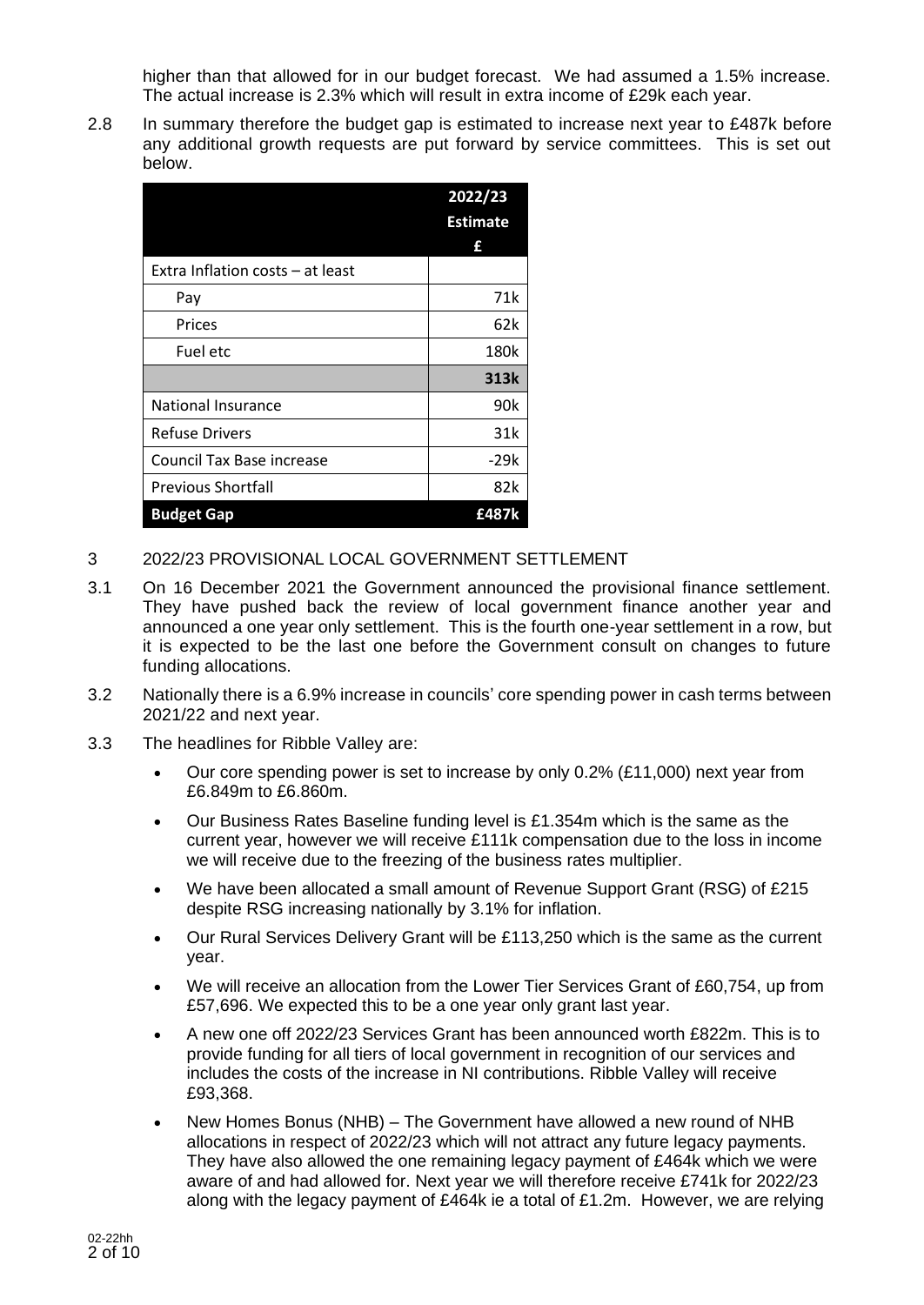on NHB of £1.1m to fund the revenue budget each year. This seems very much a one year only deal for NHB and it does appear the scheme will end next year.

- The Lancashire Business Rate Pool has received designation to continue.
- We will be allowed to increase our council tax next year by £5.
- 3.4 Factoring the grant settlement into our budget forecast we are better off due to the business rate multiplier compensation (£111k) and the new 2022/23 Services Grant (£93k). We are also better off as a result of the Lower Tier services grant of £60k as we had assumed this was a one year only grant for 2021/22. In total therefore this reduces the budget gap from £487k to £223k.
- 3.5 We expect there will be transitional protection alongside the implementation of finance reforms going forward. However transitional protection is usually against a council's core spending power. It is important to note the income we receive from business rate growth does not form part of our core spending power. The Government have also made it clear the new one-off 2022/23 Services Grant will not form part of any transitional protection.

#### 4 BUDGET PROCESS

- 4.1 The fees and charges for this Committee were approved at your last meeting, and the consequential impact of these have been incorporated in to the service budgets shown within this report.
- 4.2 When all committees have approved their detailed estimates the overall position will be considered by Budget Working Group.
- 4.3 The Budget Working Group will then make recommendations in order to produce a balanced budget for consideration at the Special meeting of Policy and Finance Committee. The final budget report will then be presented to Full Council, at which point the Council Tax for 2022/23 will also be approved.
- 5 2022/23 DRAFT REVENUE BUDGET
- 5.1 As far as your budget is concerned, the estimates have been prepared on the current levels of service, and they allow for pay increases at 2% and price increases at 3%.
- 5.2 Within this report the budget is shown in the same manner in which it is reviewed. Each cost centre within the report is shown individually. Behind each cost centre there are detailed subjective level budgets, but for the purposes of this report they are summarised in to the standard local government CIPFA Service Reporting Code of Practice basis:
	- **Employee Related:** this group includes the cost of employees, both direct and indirect to the Council.
	- **Premises Related:** this group includes expenses directly related to the running of premises and land.
	- **Transport Related:** this group includes all costs associated with the provision, hire or use of transport, including travelling allowances.
	- **Supplies and Services:** this group includes all direct supplies and service expenses to the Council.
	- **Third Party Payments:** a third party payment is a payment to an external provider which is operating independently, in return for the provision of a service.
	- **Transfer Payments:** this includes the cost of payments to individuals for which no goods or services are received in return by the local authority. A key item here would be the payment of housing benefits.
	- **Support Services:** charges for services that support the provision of services to the public. At this council the main support service cost is the support from staff based at the council offices building and the building's associated cost.
	- **Depreciation and Impairment:** this is the revenue impact of capital items shown in the service revenue accounts of the Council.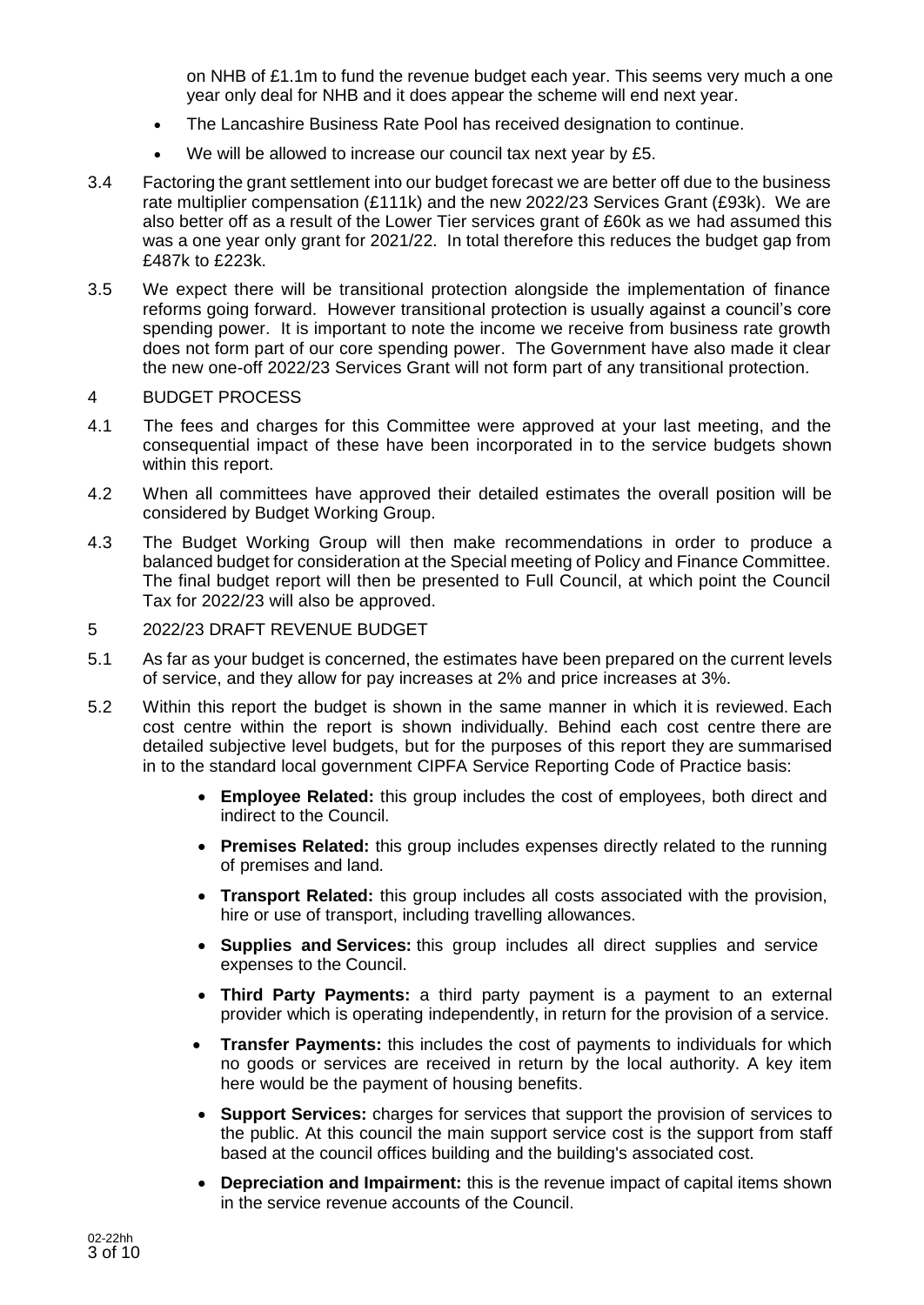- **Income:** this includes income from fees and charges, grants, donations and contributions. Also shown here is the associated 'income' to a support service from the redistribution of its costs to those providing services to the public.
- 5.3 As you will see, the draft proposed budget for 2022/23 for each service area is also built up looking at a number of stages. The starting point is the base budget, being the Original Estimate for the current financial year. A summary of the various elements is given below:
	- **Original Estimate 2021/22:** This represents the base budget for the Council and assumes no change in service level from that set for the previous year's original estimate.
	- **Inflation at 2% Pay and 3% Other:** The budget forecast allows for inflation on pay at 2% and prices at 3 % (with some exceptions such as grants). This is where that general allowance for inflation is brought in to the individual budget areas.
	- **Movements in Expenditure:** This is where any movements in the expenditure budgets for this Committee are shown. This excludes movements in support services and capital, which are shown in separate columns.
	- **Movements in Income:** This is where any movements in the income budgets for this Committee are shown.
	- **Movements in Support Services:** Any changes that relate to the recharging of support service costs are included in this column.
	- **Movements in Capital:** Any changes relating to depreciation and impairment are included in this column.
	- **DRAFT Original Estimate 2022/23:** The final column is the total of all preceding columns and is constructed from the base budget and any necessary changes to the base that are needed. If approved this will then form the base budget in next year's budget process.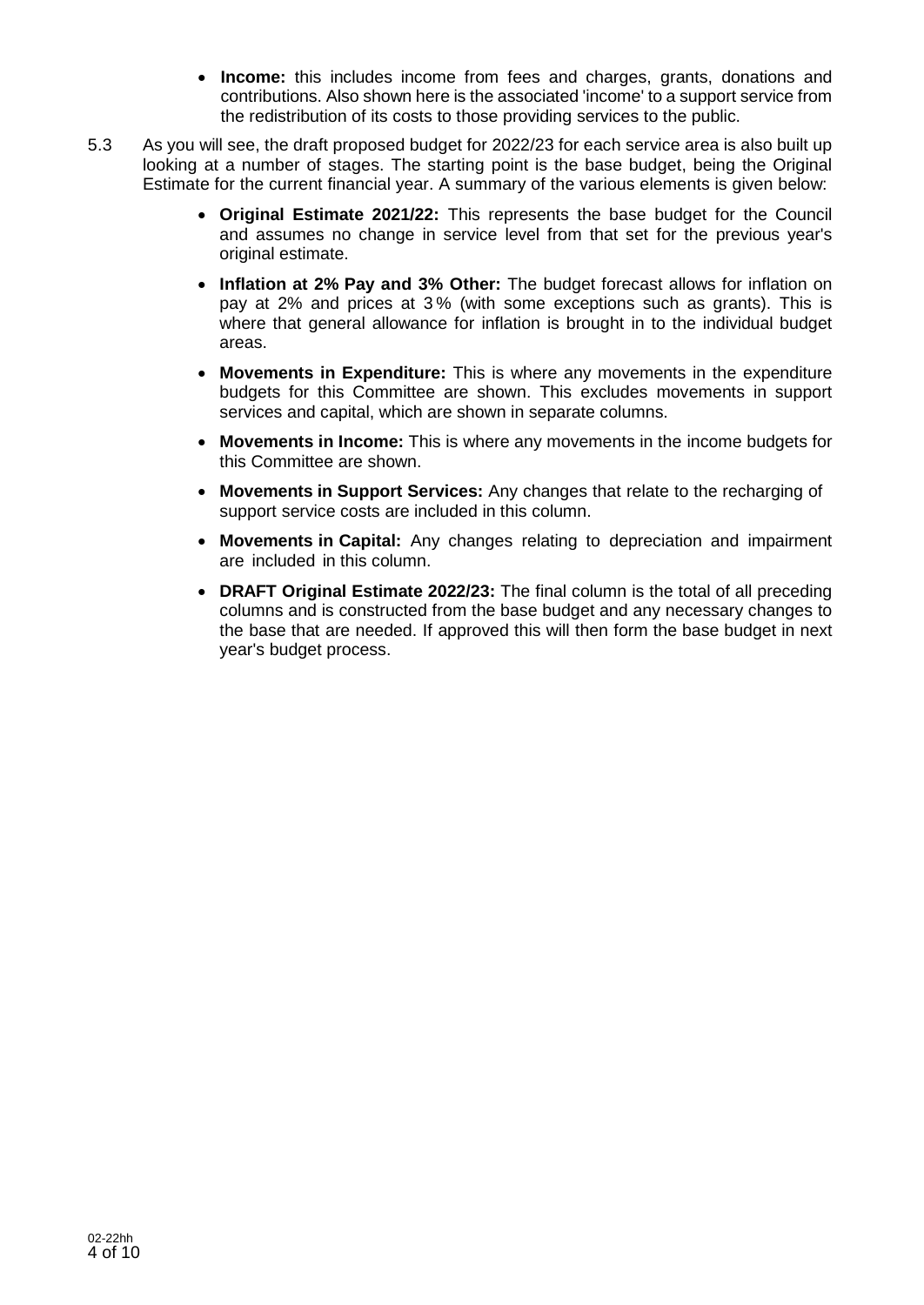# 6 SUMMARIES

- 6.1 The proposed 2022/23 original estimate net cost of services for this Committee is £1,145,680 after allowing for associated movements in earmarked reserves. When compared with the original estimate budget for 2021/22, this is an increase in net expenditure of £50,230 after allowing for movements in earmarked reserves.
- 6.2 The draft budget is summarised in two ways. One over the cost of the services provided by the Committee (objective). The other is over the type of expenditure and income (subjective).

| <b>Cost Centre and Description</b>                   | Original<br><b>Estimate</b><br>2021/22 | <b>Inflation at</b><br>2% Pay and<br>3% Other | <b>Movements in</b><br><b>Expenditure</b> | <b>Movements</b><br>in Income | <b>Movements</b><br>in Support<br><b>Services</b> | <b>Movements</b><br>in Capital<br><b>Charges</b> | <b>DRAFT</b><br>Original<br><b>Estimate</b><br>2022/23 |
|------------------------------------------------------|----------------------------------------|-----------------------------------------------|-------------------------------------------|-------------------------------|---------------------------------------------------|--------------------------------------------------|--------------------------------------------------------|
| AFHOU: Affordable Rent Properties                    | $-3,000$                               | $-320$                                        | $-310$                                    | 390                           |                                                   | 2,280                                            | $-960$                                                 |
| <b>APLAC: Alma Place Unit</b>                        | 2,350                                  | 0                                             | 70                                        |                               | 80                                                | 70                                               | 2,570                                                  |
| <b>AWARM: Affordable Warmth</b>                      | 70                                     | 0                                             | $-70$                                     |                               |                                                   |                                                  | 0                                                      |
| <b>CLAIR: Clean Air</b>                              | 1,870                                  | 20                                            | 180                                       |                               | 110                                               |                                                  | 2,180                                                  |
| <b>CLAND: Contaminated Land</b>                      | 9,360                                  | $\pmb{0}$                                     |                                           |                               | 670                                               |                                                  | 10,030                                                 |
| <b>CLCEM: Clitheroe Cemetery</b>                     | 39,200                                 | $-130$                                        | 2,150                                     | $-600$                        | 2,520                                             | 370                                              | 43,510                                                 |
| <b>CLDCY: Closed Churchyards</b>                     | 5,320                                  | 160                                           |                                           |                               |                                                   |                                                  | 5,480                                                  |
| <b>CLMKT: Clitheroe Market</b>                       | $-38,660$                              | $-2,920$                                      | 2,950                                     | $-5,980$                      | 1,550                                             | $-1,320$                                         | $-44,380$                                              |
| CMGHH: Community Groups - Health &<br>Housing        | 20,390                                 | 0                                             |                                           |                               | $-12,950$                                         |                                                  | 7,440                                                  |
| <b>COMNL: Common Land</b>                            | 2,400                                  | 20                                            |                                           |                               | 60                                                |                                                  | 2,480                                                  |
| <b>CTBEN: Localised Council Tax Support</b><br>Admin | 167,920                                | 650                                           | $-730$                                    |                               | 14,770                                            |                                                  | 182,610                                                |

*a) Cost of Services Provided (Objective)*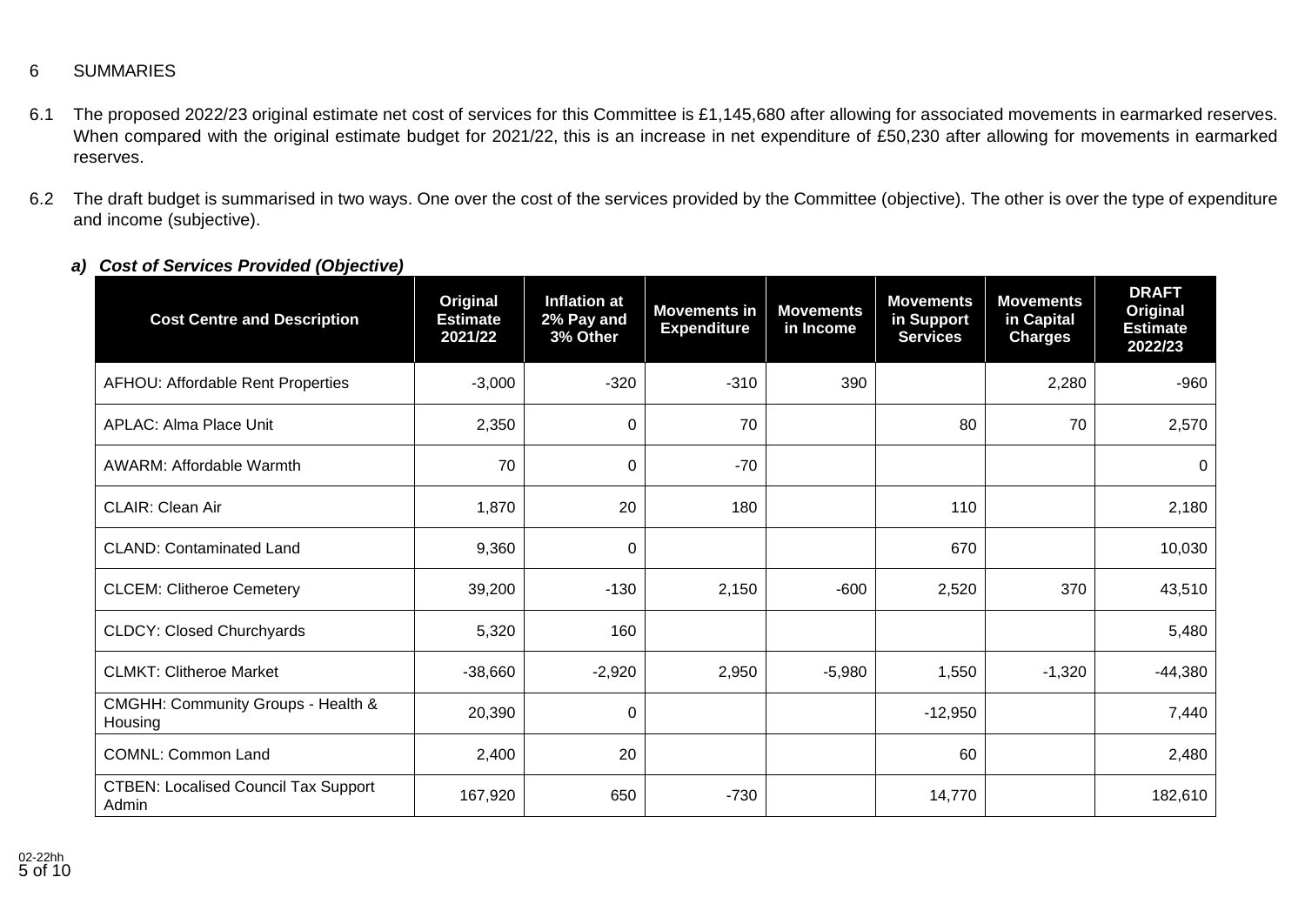| <b>Cost Centre and Description</b>                                          | Original<br><b>Estimate</b><br>2021/22 | <b>Inflation at</b><br>2% Pay and<br>3% Other | <b>Movements in</b><br><b>Expenditure</b> | <b>Movements</b><br>in Income | <b>Movements</b><br>in Support<br><b>Services</b> | <b>Movements</b><br>in Capital<br><b>Charges</b> | <b>DRAFT</b><br>Original<br><b>Estimate</b><br>2022/23 |
|-----------------------------------------------------------------------------|----------------------------------------|-----------------------------------------------|-------------------------------------------|-------------------------------|---------------------------------------------------|--------------------------------------------------|--------------------------------------------------------|
| DOGWD: Dog Warden & Pest Control                                            | 126,750                                | 970                                           | 1,120                                     |                               | 5,200                                             |                                                  | 134,040                                                |
| <b>ENVHT: Environmental Health Services</b>                                 | 336,650                                | $-570$                                        | 1,300                                     |                               | 19,170                                            |                                                  | 356,550                                                |
| <b>HGBEN: Housing Benefits</b>                                              | 146,590                                | 630                                           | $-28,500$                                 | 43,980                        | 19,880                                            |                                                  | 182,580                                                |
| <b>HOMEE: Home Energy Conservation</b>                                      | 6,130                                  | 10                                            |                                           |                               | $-390$                                            |                                                  | 5,750                                                  |
| <b>HOMES: Homelessness Strategy</b>                                         | 29,000                                 | 650                                           |                                           | 3,990                         | 4,220                                             |                                                  | 37,860                                                 |
| <b>HSASS: Housing Associations</b>                                          | 6,510                                  | $\Omega$                                      |                                           |                               | 510                                               |                                                  | 7,020                                                  |
| <b>HSTRA: Housing Strategy</b>                                              | 47,880                                 | 200                                           |                                           |                               | 690                                               |                                                  | 48,770                                                 |
| <b>IMPGR: Improvement Grants</b>                                            | 74,200                                 | $-870$                                        |                                           |                               | 9,230                                             |                                                  | 82,560                                                 |
| <b>JARMS: Joiners Arms</b>                                                  | 42,840                                 | 150                                           | 2,890                                     | $-1,840$                      | 2,460                                             | 1,020                                            | 47,520                                                 |
| <b>SHARE: Shared Ownership Rents</b>                                        | $-460$                                 | $-40$                                         |                                           |                               | 70                                                |                                                  | $-430$                                                 |
| <b>SUPPE: Supporting People</b>                                             | 7,420                                  | 10                                            |                                           |                               | 390                                               |                                                  | 7,820                                                  |
| <b>UCRED: Universal Credit</b>                                              | 22,400                                 | $\Omega$                                      |                                           | 2,060                         | 720                                               |                                                  | 25,180                                                 |
| <b>Net Cost of Services</b>                                                 | 1,053,130                              | $-1,380$                                      | $-18,950$                                 | 42,000                        | 68,960                                            | 2,420                                            | 1,146,180                                              |
| <b>Associated Movements in Earmarked</b><br><b>Reserves</b>                 | 42,320                                 |                                               | 14,400                                    | $-57,220$                     |                                                   |                                                  | $-500$                                                 |
| <b>Net Cost of Services after Movements in</b><br><b>Earmarked Reserves</b> | 1,095,450                              | $-1,380$                                      | $-4,550$                                  | $-15,220$                     | 68,960                                            | 2,420                                            | 1,145,680                                              |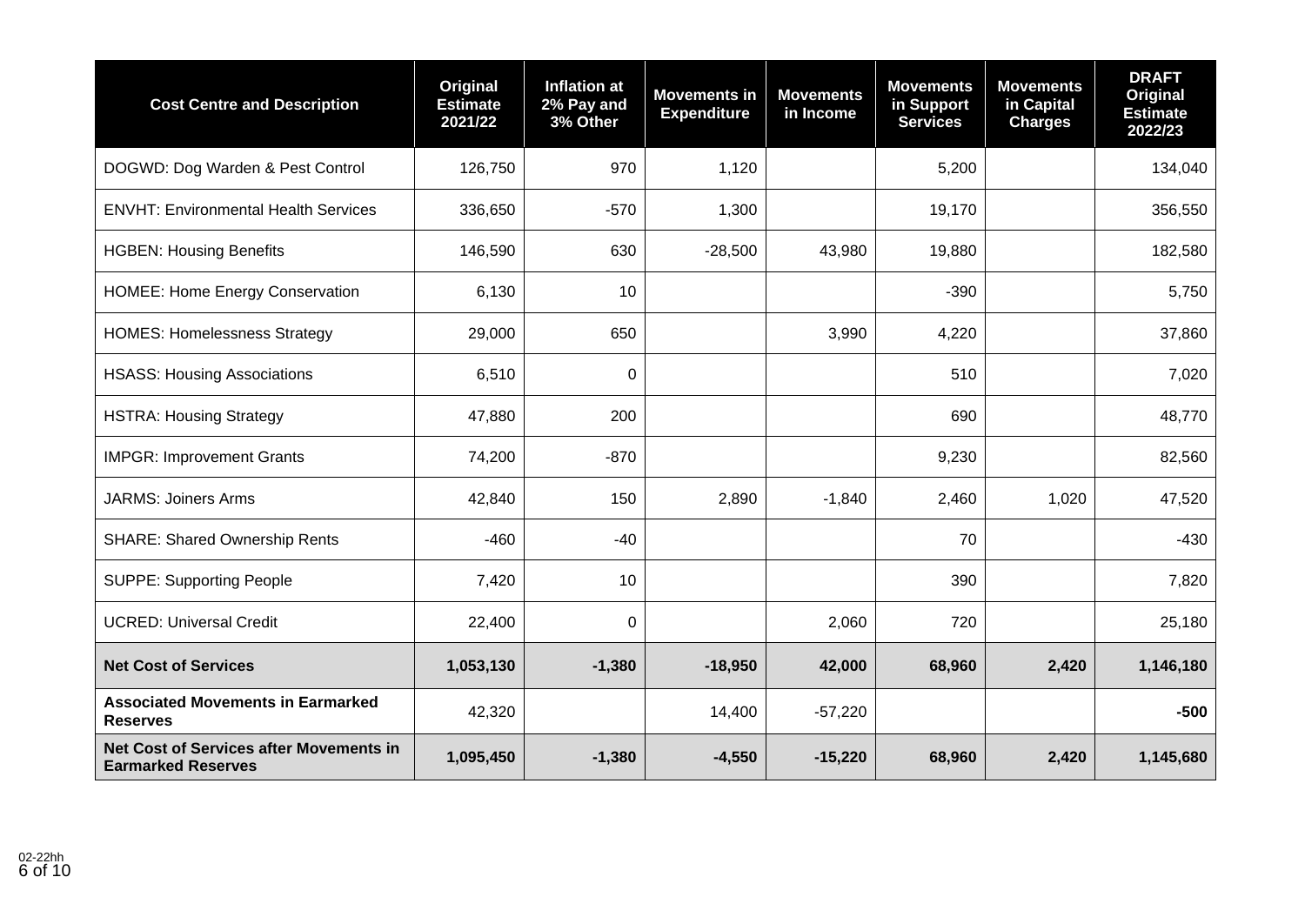# *b) Type of Expenditure/Income (Subjective)*

|                                                                      | <b>Original</b><br><b>Estimate</b><br>2021/22 | <b>Inflation at</b><br>2% Pay and<br>3% Other | <b>Movements in</b><br><b>Expenditure</b> | <b>Movements</b><br>in Income | <b>Movements</b><br>in Support<br><b>Services</b> | <b>Movements</b><br>in Capital<br><b>Charges</b> | <b>DRAFT</b><br><b>Original</b><br><b>Estimate</b><br>2022/23 |
|----------------------------------------------------------------------|-----------------------------------------------|-----------------------------------------------|-------------------------------------------|-------------------------------|---------------------------------------------------|--------------------------------------------------|---------------------------------------------------------------|
| <b>EXPENDITURE</b>                                                   |                                               |                                               |                                           |                               |                                                   |                                                  |                                                               |
| <b>Employee Related Expenditure</b>                                  | 15,980                                        | 350                                           | 1,200                                     |                               |                                                   |                                                  | 17,530                                                        |
| <b>Premises Related Expenditure</b>                                  | 171,740                                       | 5,180                                         | 6,110                                     |                               |                                                   |                                                  | 183,030                                                       |
| <b>Transport Related Expenditure</b>                                 | 6,410                                         | 190                                           | 1,120                                     |                               |                                                   |                                                  | 7,720                                                         |
| <b>Supplies &amp; Services</b>                                       | 110,080                                       | 3,350                                         | 460                                       |                               |                                                   |                                                  | 113,890                                                       |
| <b>Third Party Payments</b>                                          | 12,430                                        | 370                                           |                                           |                               |                                                   |                                                  | 12,800                                                        |
| <b>Transfer Payments</b>                                             | 5,225,410                                     | 0                                             | $-27,840$                                 |                               |                                                   |                                                  | 5,197,570                                                     |
| <b>Support Services</b>                                              | 1,260,380                                     | $\Omega$                                      |                                           |                               | 70,160                                            |                                                  | 1,330,540                                                     |
| Depreciation and Impairment                                          | 44,890                                        | $\Omega$                                      |                                           |                               |                                                   | 2,420                                            | 47,310                                                        |
| <b>EXPENDITURE Total</b>                                             | 6,847,320                                     | 9,440                                         | $-18,950$                                 | $\mathbf 0$                   | 70,160                                            | 2,420                                            | 6,910,390                                                     |
| <b>INCOME</b>                                                        |                                               |                                               |                                           |                               |                                                   |                                                  |                                                               |
| <b>Government Grants</b>                                             | $-5,398,760$                                  | $\overline{0}$                                |                                           | 51,980                        |                                                   |                                                  | $-5,346,780$                                                  |
| <b>Other Grants and Contributions</b>                                | $-27,390$                                     | $\Omega$                                      |                                           | $-1,950$                      |                                                   |                                                  | $-29,340$                                                     |
| <b>Customer &amp; Client Receipts</b>                                | $-360,920$                                    | $-10,820$                                     |                                           | $-8,030$                      |                                                   |                                                  | $-379,770$                                                    |
| Miscellaneous Recharges                                              | $-7,120$                                      | $\Omega$                                      |                                           |                               | $-1,200$                                          |                                                  | $-8,320$                                                      |
| <b>INCOME Total</b>                                                  | $-5,794,190$                                  | $-10,820$                                     | $\mathbf 0$                               | 42,000                        | $-1,200$                                          | $\mathbf{0}$                                     | $-5,764,210$                                                  |
| <b>Net Cost of Services</b>                                          | 1,053,130                                     | $-1,380$                                      | $-18,950$                                 | 42,000                        | 68,960                                            | 2,420                                            | 1,146,180                                                     |
| <b>Associated Movements in Earmarked</b><br><b>Reserves</b>          | 42,320                                        |                                               | 14,400                                    | $-57,220$                     |                                                   |                                                  | $-500$                                                        |
| Net Cost of Services after Movements in<br><b>Earmarked Reserves</b> | 1,095,450                                     | $-1,380$                                      | $-4,550$                                  | $-15,220$                     | 68,960                                            | 2,420                                            | 1,145,680                                                     |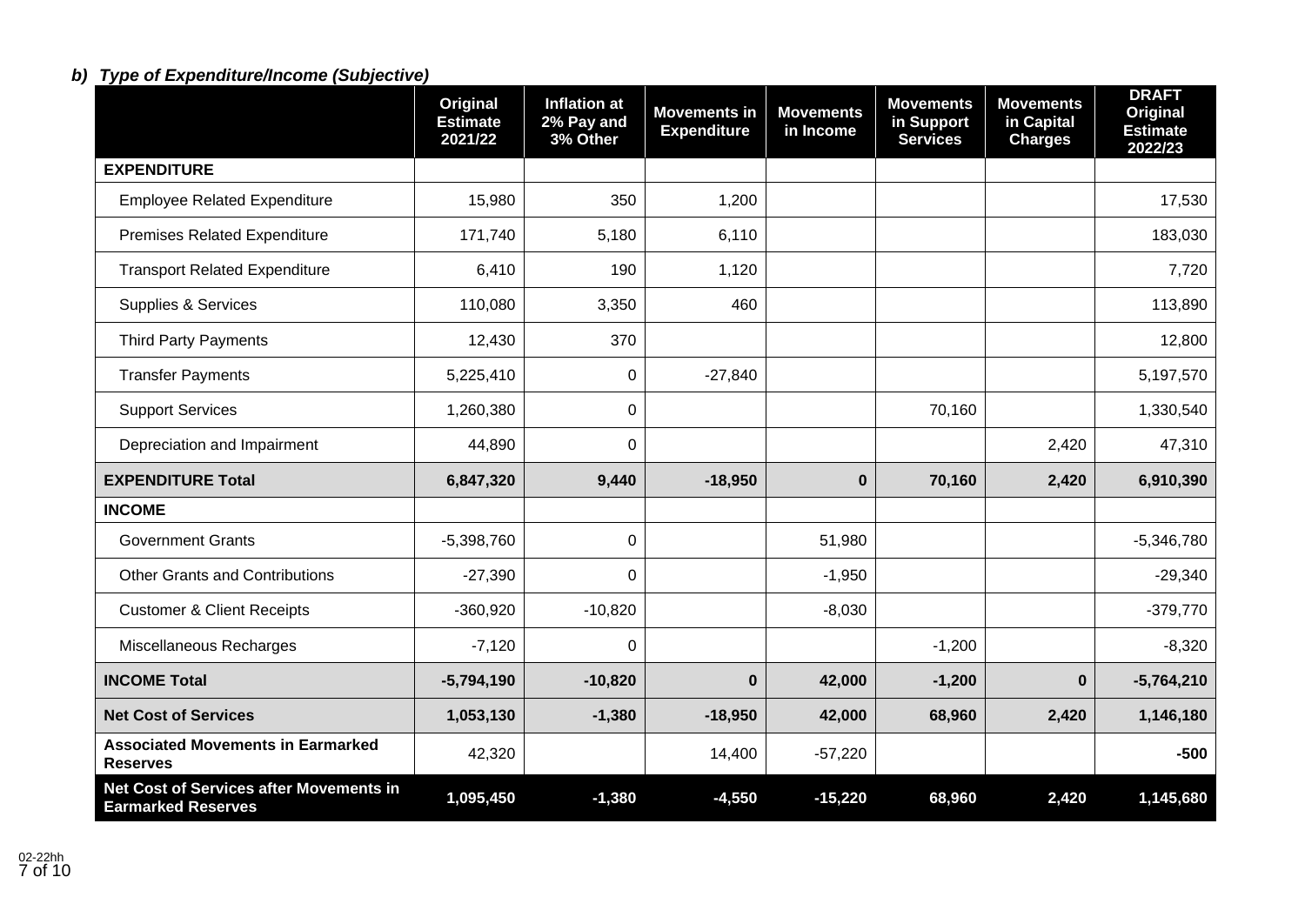# 7 EARMARKED RESERVES

- 7.1 In the Original Estimate for 2021/22 this Committee planned to transfer £42,320 to earmarked reserves. Looking forward to 2022/23, the proposal included in the estimates is that this Committee plans to transfer £500 from earmarked reserves to support 2022/23 expenditure.
- 7.2 The table below provides a summary of the DRAFT Original Estimate for 2022/23 together with the budgeted impact on the relevant earmarked reserves. Also detailed is a summary of the reasons for the movements in the earmarked reserves.

|                                                                                                           | <b>DRAFT</b><br><b>Original</b><br><b>Estimate</b><br>2022/23 | <b>Reason for Movement in Earmarked Reserve</b>                                                                                                                                                   |
|-----------------------------------------------------------------------------------------------------------|---------------------------------------------------------------|---------------------------------------------------------------------------------------------------------------------------------------------------------------------------------------------------|
| <b>Committee Net Cost of</b><br><b>Services</b>                                                           | 1,146,180                                                     |                                                                                                                                                                                                   |
| HGBAL/H337<br><b>Equipment Reserve</b>                                                                    | $-500$                                                        | Planned transfer from funds previously set aside in the<br>Joiners Arms Furniture and Equipment Reserve to fund<br>increased furniture and equipment costs at the Council's<br>homelessness unit. |
| <b>Committee Net Cost of</b><br><b>Services after</b><br><b>Movements in</b><br><b>Earmarked Reserves</b> | 1,145,680                                                     |                                                                                                                                                                                                   |

### 8 KEY VARIATIONS

8.1 The proposed 2022/23 original estimate net cost of services for this Committee is £1,145,680 after allowing for associated movements in earmarked reserves. This is an increase of £50,230 from the 2021/22 original estimate. The main reasons for this net increase are summarised in the table below.

| <b>Description</b>                                                                                                                                                                                                                                                                                                                                                                                        | <b>Variance - Original</b><br>Estimate 2021/22 to<br><b>DRAFT Original</b><br><b>Estimate 2022/23</b> |
|-----------------------------------------------------------------------------------------------------------------------------------------------------------------------------------------------------------------------------------------------------------------------------------------------------------------------------------------------------------------------------------------------------------|-------------------------------------------------------------------------------------------------------|
| <b>VARIOUS - Support Services</b><br>A net increase in support service recharges across all cost centres,<br>following a re-assessment of budgeted costs in all support services areas.<br>The increased net recharges reflect the impact of 2% pay inflation for those<br>support services and also the full-year effect of the payline pay increases<br>for Council employees approved in October 2021. | +68,960                                                                                               |
| Within the overall net increase set out above the budgeted Economic<br>Development and Planning department recharge to Community Groups -<br>Health & Housing has reduced by £12,950, due to less time input to<br>community groups development by the re-organised posts in the Economic<br>Development team.                                                                                            |                                                                                                       |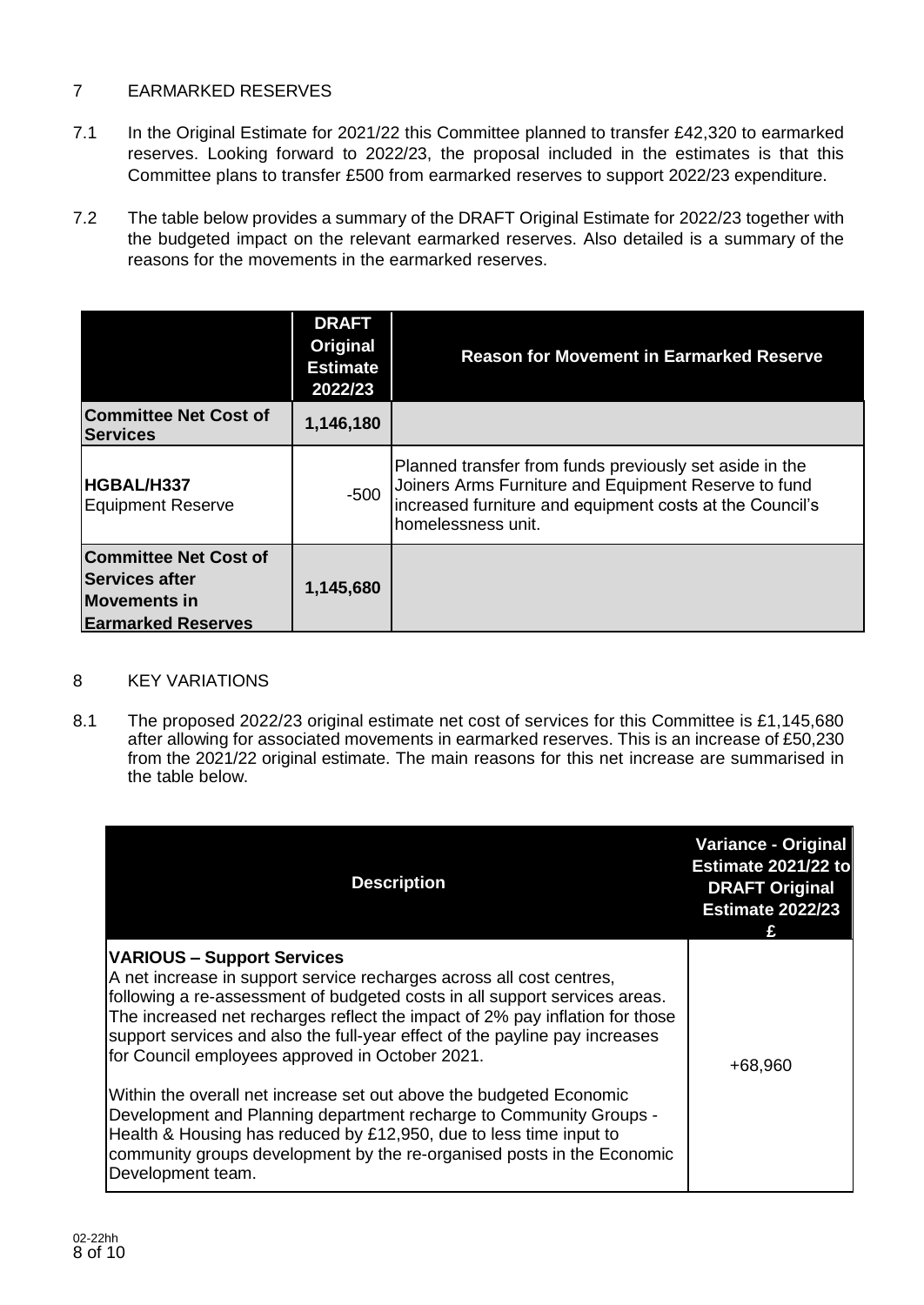| <b>Description</b>                                                                                                                                                                                                                                                                                                                                                                                                                                                                                                                                                                                                      | <b>Variance - Original</b><br>Estimate 2021/22 to<br><b>DRAFT Original</b><br><b>Estimate 2022/23</b> |
|-------------------------------------------------------------------------------------------------------------------------------------------------------------------------------------------------------------------------------------------------------------------------------------------------------------------------------------------------------------------------------------------------------------------------------------------------------------------------------------------------------------------------------------------------------------------------------------------------------------------------|-------------------------------------------------------------------------------------------------------|
| <b>HGBEN - Housing Benefits</b><br>A recurring increase in net costs for rent allowances is being budgeted for.<br>This is because there are a reducing number of housing benefits cases which<br>include overpayments due to increased electronic data matching at initial<br>housing benefit claim stage. The Council have previously received more<br>income for overpayments cases paid, from a combination of partial subsidy<br>grant received and any overpayments then invoiced for recovery by the<br>Council. Thus, budgeting for less overpayments cases means higher net<br>costs each year going forwards. | $+24,950$                                                                                             |
| <b>VARIOUS - Electricity</b><br>Estimated increase of 38% in electricity costs at Clitheroe Cemetery,<br>Clitheroe Market and the Joiners Arms homelessness unit.                                                                                                                                                                                                                                                                                                                                                                                                                                                       | $+5,220$                                                                                              |
| <b>CLMKT - Clitheroe Market</b><br>The stalls and pitches income estimate has been increased for 2022/23 to<br>reflect the higher demand for and increased income in 2021/22 to date from<br>stalls and pitches.                                                                                                                                                                                                                                                                                                                                                                                                        | $-7,080$                                                                                              |
| <b>VARIOUS - Funding for Homelessness Services</b><br>£67,910 of Homelessness Prevention Grant 2022/23 funding from DLUHC<br>will be used to partly fund the Council's homelessness net expenditure in<br>2022/23 and will not be set aside in an earmarked reserve at year-end. This<br>is an increased use of direct grant funding in-year of £42,890 when compared<br>to the 2021/22 original estimate plan to use £25,020 of grants previously set<br>aside in earmarked reserves to partly fund homelessness net expenditure in<br>2021/22.                                                                        | $-42,890$                                                                                             |

# 9 REQUESTS FOR GROWTH ITEMS

- 9.1 The September budget forecast did not allow for any growth items, on the assumption that past policies would continue, in that any growth should be funded from corresponding savings.
- 9.2 Since September there has been growth approved in respect of a change to the Council's pay line, to tackle the issues around staff recruitment and retention. This change to the pay-line, as agreed at Policy and Finance Committee in November 2021, has been incorporated into the budgets contained in this report.
- 9.3 There have been a number of other budget growth requests submitted, which have not been included in the budget at this stage, and these are shown at Annex 1. Members are asked to consider these and identify any items that they wish to support. These are summarised in the table below.

| <b>Reference</b> | <b>Description</b>                                                                                                 | <b>Amount</b><br>£ | <b>Recurring or Non-</b><br><b>Recurring</b> |
|------------------|--------------------------------------------------------------------------------------------------------------------|--------------------|----------------------------------------------|
| REVHOU01         | Alternative System for Dog Waste/Litter<br>Bin Emptying - staff costs, fuel costs and<br>vehicle maintenance costs | 258,190            | <b>Recurring</b>                             |
| REVHOU02         | Joiners Arms Standard Fittings for Hostel<br>Flats – furniture and fitting costs and lost<br>rent income           | 15,000             | <b>Non-Recurring</b>                         |
|                  |                                                                                                                    | 273,190            |                                              |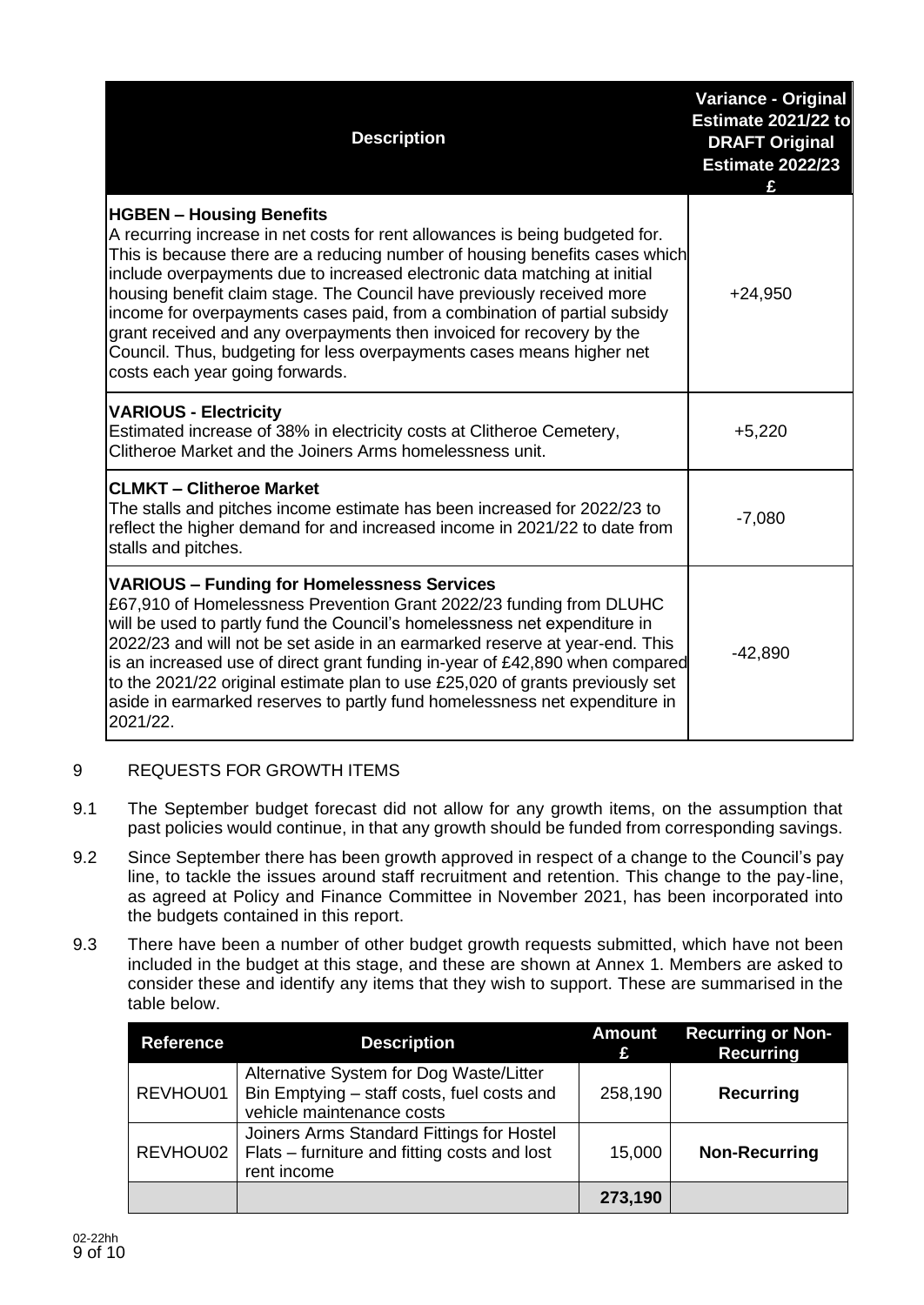#### 10 RISK ASSESSMENT

- 10.1 The approval of this report may have the following implications:
	- Resources: Approval of the original estimate budget for 2022/23 would see an increase in net expenditure of £93,050 compared with the original estimate budget for 2021/22 or an increase of £50,230 after allowing for movements in earmarked reserves.
	- Technical, Environmental and Legal: None identified.
	- Political: None identified.
	- Reputation: Sound financial planning safeguards the reputation of the Council.
	- Equality and Diversity Equality and diversity issues are considered in the provision of all Council services.
- 11 RECOMMENDED THAT COMMITTEE
- 11.1 Approve the revenue original estimate for 2022/23 as set out on pages 5 and 6 and submit this to the Special Policy and Finance Committee.
- 11.2 Consider the requests that have been submitted for growth items in Annex 1 and identify the ones that are supported.

SENIOR ACCOUNTANT **EXECUTE:** DIRECTOR OF RESOURCES

HH02-22/AC/AC 4 January 2022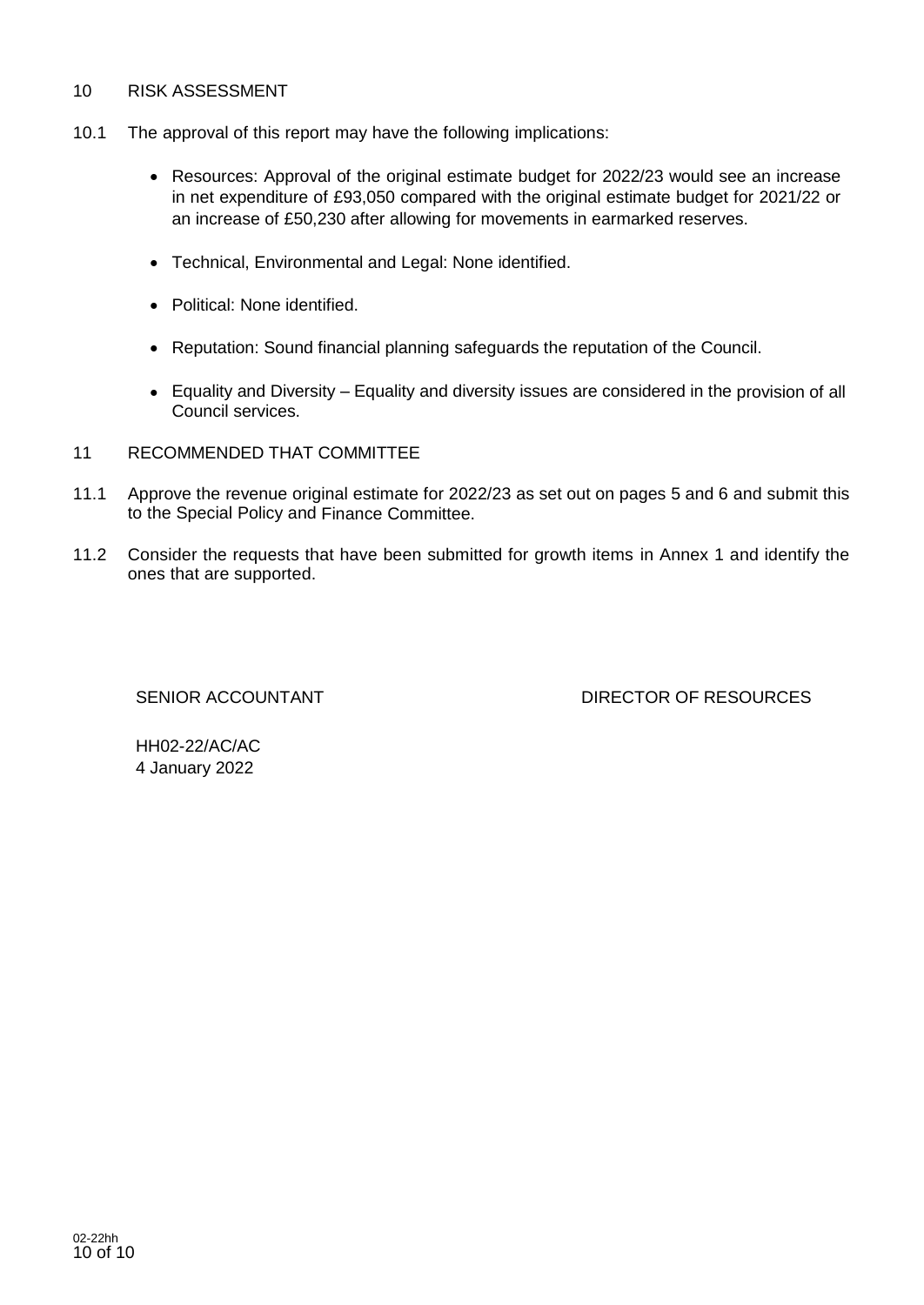# **Annex 1**

# Ribble Valley Borough Council **REVHOU01**

Revenue Growth Request Form - Original Revenue Estimate 2022/23

#### **Requested By**

Health and Housing Committee

#### **Description of Growth Request**

#### **Alternative System for Dog Waste/Litter Bins**

Creation of a new dedicated team to take on the whole task of emptying all the bins (up to a new maximum of 800) twice per week. Calculated that 8 work units would be required (no cover for holidays).

Each unit would need a vehicle. A Ford Transit, caged tipper vehicle is currently available for £38,000 with Euro 6 diesel engine, or will be available at £60,000, full electric (daily range 350km or 219 miles). Because of the price difference and the fact that we don't yet have charging facilities in Salthill Depot for electric vehicles, the working group was content to proceed for the moment, on the assumption that diesel engine vehicles would be the more likely – at least initially.

The Revenue Growth request here is teamed with a Capital Bid for the Vehicles and Additional Bins. (£356,040)

The Revenue Growth Request here is for Staffing, Fuel Costs and Vehicle Maintenance Costs.

### **Will this Growth be for 2022/23 only (NON-RECURRING) or for every year after too (RECURRING) RECURRING**

#### **Environmental Considerations and Green Credentials**

Because of the price difference and the fact that we don't yet have charging facilities in Salthill Depot for electric vehicles, the working group was content to proceed for the moment, on the assumption that diesel engine vehicles would be the more likely – at least initially.

### **Any Risks that may need to be considered**

| <b>Breakdown of Growth Request - Income and Expenditure</b>    |         |
|----------------------------------------------------------------|---------|
| Increased/Decreased COSTS - Enter decreases with a minus sign  |         |
| Assuming staffing Levels Set at 8 FTE                          | 214,760 |
| <b>Total Fuel Costs</b>                                        | 19,430  |
| Total Vehicle Maintenance Costs for new fleet of 8 vehicles    | 24,000  |
| <b>Changes to Revenue Costs</b>                                | 258,190 |
| Increased/Decreased INCOME - Enter increases with a minus sign |         |
|                                                                |         |
|                                                                |         |
| <b>Changes to Revenue Income</b>                               |         |